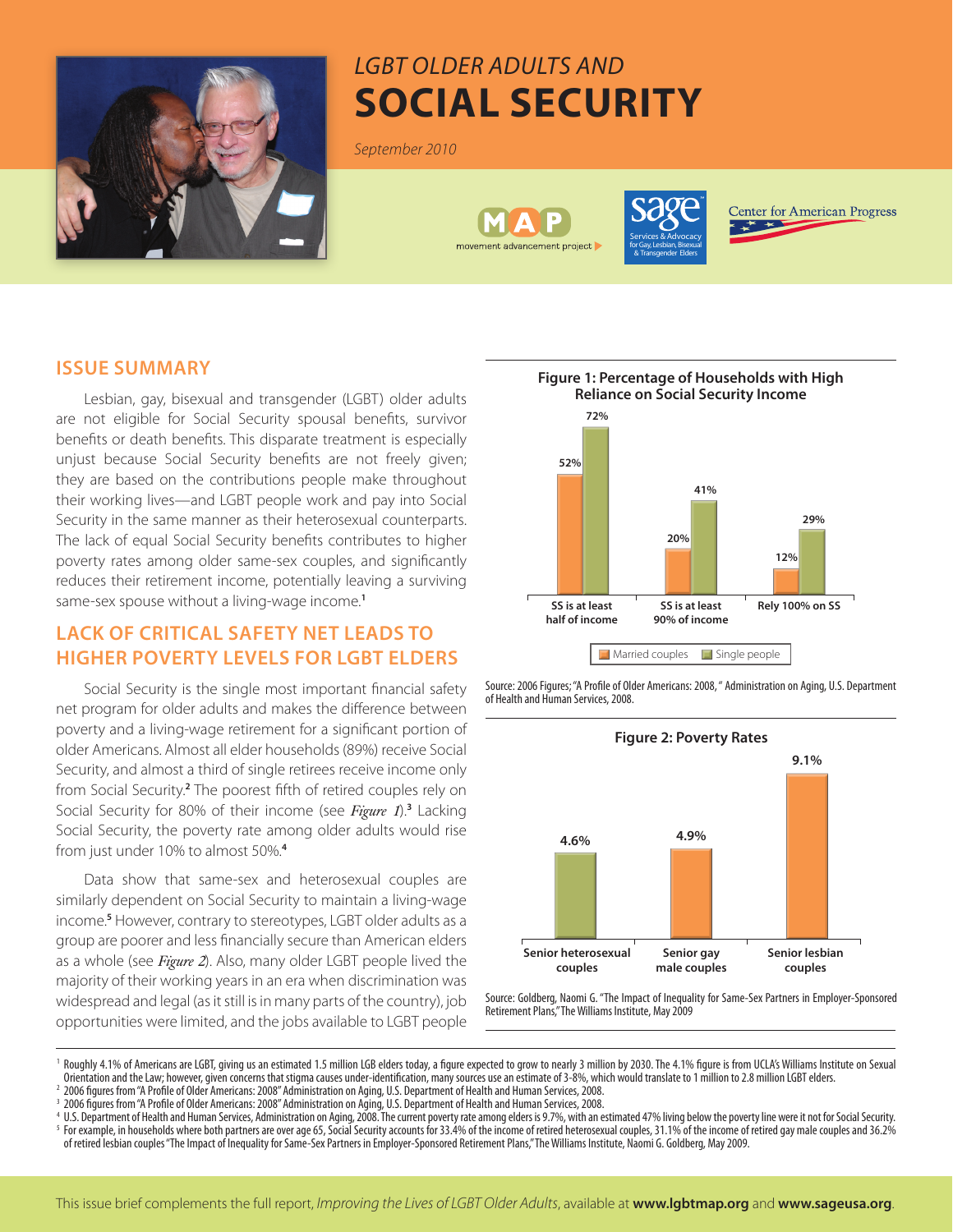were less likely to include health benefits or pensions. For LGBT elders, a lifetime of employment discrimination also translates into earning disparities, reduced lifelong earnings, smaller Social Security payments, and fewer opportunities to build pensions. Government safety net programs such as Social Security then exclude LGBT elders, creating further economic challenges.

# **UNEQUAL TREATMENT DESPITE EQUAL CONTRIBUTIONS**

Despite similar reliance on Social Security, and high poverty rates among LGBT older adults, LGBT elders are not equally eligible for Social Security benefits. This disparate treatment is especially unjust because American elders are not automatically granted Social Security; rather, their eligibility and benefit amounts are based on how much they contribute to Social Security in the form of mandatory payroll taxes throughout their working lives and LGBT people work and pay into Social Security in the same manner as their heterosexual counterparts.

The Social Security benefits denied to LGBT elders include the "spousal benefit," the "survivor benefit" and the "death benefit."

#### **DENIAL OF "SPOUSAL BENEFIT"**

The "spousal benefit" allows any person who once was, or is, married for at least ten years to receive the greater of the Social Security benefit that he or she has earned over a lifetime, or 50% of the benefit that his or her past or current spouse has earned (the theory is that one spouse was caring for children and may have lower or no earnings). For example, a wife who has never worked may nonetheless claim \$500 monthly in Social Security if her husband receives \$1,000 monthly. Because the federal government does not recognize the relationships of samesex couples, they are ineligible for spousal benefits. The lack of spousal benefits can cost an LGBT elder up to \$14,076 a year in lost benefits (assuming one partner earns the maximum monthly Social Security payout and the other does not qualify for Social Security due to lack of legal recognition).**<sup>6</sup>**

#### **DENIAL OF "SURVIVOR BENEFIT"**

The Social Security "survivor benefit" allows a surviving heterosexual spouse or ex-spouse to receive the greater of his or her individual benefit or 100% of the spouse's benefit amount. For example, the otherwise ineligible homemaker in the previous example receives \$1,000 monthly upon her husband's death, whereas a lesbian widow without work history receives nothing.**<sup>7</sup>** In 2004, the Human Rights Campaign (HRC) estimated that the average annual impact of the lack of a survivor benefit on a gay man or lesbian who earned less than his or her deceased partner

was \$5,528.8 Given that the median income for households of single individuals over age 65 (including widows and widowers) is \$15,928,<sup>9</sup> this discrepancy in Social Security payments can literally mean the difference between an income one can survive on or living in poverty. The lack of survivor benefits can cost an LGBT elder up to \$28,152 per year in lost benefits (assuming one partner earned the maximum monthly Social Security payout and the other does not qualify for Social Security due to lack of legal recognition).**<sup>10</sup>**

#### **DENIAL OF "DEATH BENEFIT"**

Social Security pays a one-time "death benefit" of \$255 when a spouse dies, which often helps cover funeral and burial or cremation expenses.

## **CONSEQUENCES OF UNEQUAL TREATMENT**

Among the Social Security benefits denied to LGBT elders, the lack of survivor benefits is the most harmful. Not only has the surviving spouse just been widowed, but the legal invisibility of the partner's relationship to the deceased could now leave him or her in financial crisis.

Data show the grim effects of this unequal treatment: lesbian couples receive an average of 31.5% less in Social Security and gay couples receive 17.8% less, when compared to heterosexual couples (see *Figure 3*).**<sup>11</sup>**

Over time, the effects of this unequal treatment compound, as shown in *Figure 4*, potentially leaving a same-sex couple in poverty, while providing far more adequate financial security for a heterosexual couple with an identical initial financial situation.



Source: Goldberg, Naomi G. "The Impact of Inequality for Same-Sex Partners in Employer-Sponsored Retirement Plans," The Williams Institute, May 2009

<sup>6</sup> If the worker were to retire at age 66 and receive the maximum benefit of \$2,346 per month, the worker's spouse would be eligible for a spousal benefit of \$1,173 per month, or \$14,076 per year.

 $<sup>7</sup>$  This is true even if the heterosexual couple is divorced, as long as they were married at least 10 years.</sup>

<sup>8 \$5,528</sup> is the average difference in Social Security benefits between two same-sex partners. HRC provides the following example: If one partner earns \$10,000 per year in Social Security income and the other earns \$4,472 and the higher-income partner dies, the surviving heterosexual partner now gets the \$10,000 per year while the surviving gay partner only gets the \$4,472 per year. Lisa Bennet and Gary J. Gates, "The Cost of Marriage Inequality to Gay, Lesbian and Bisexual Older adults," HRC Foundation Report, 2004.

<sup>&</sup>lt;sup>9</sup> Social Security Administration, "Income of the Population 55 or Older, 2006," February 2009.

<sup>&</sup>lt;sup>10</sup>If the worker were to retire at age 66 and receive the maximum benefit of \$2,346 per month, the worker's surviving spouse would be eligible for a survivor's benefit of \$2,346 per month, or \$28,152 per year. <sup>11</sup> "The Impact of Inequality for Same-Sex Partners in Employer-Sponsored Retirement Plans," The Williams Institute, Naomi G. Goldberg, May 2009.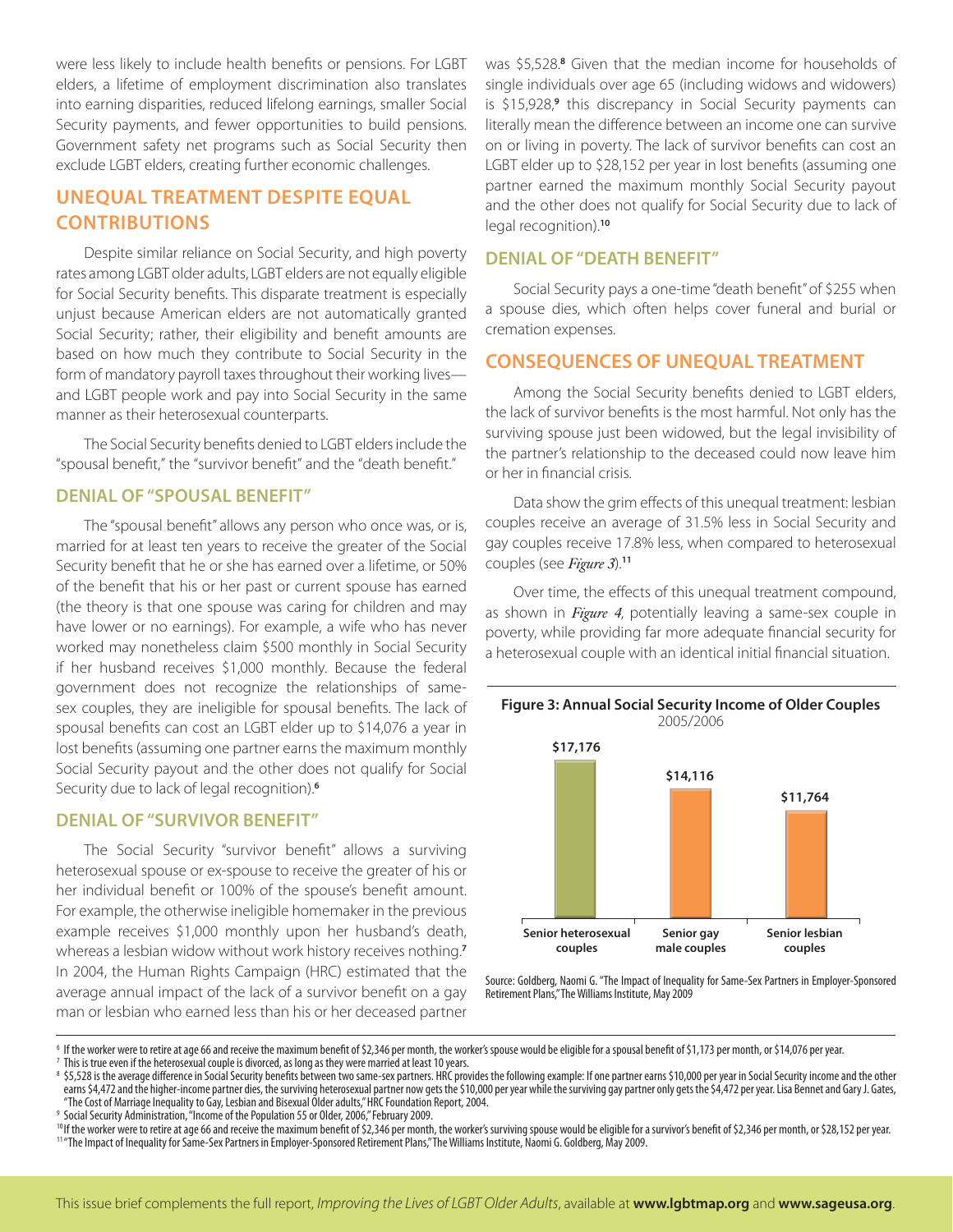

1. The average Social Security payout for a retired worker.

2. Assumes each couple owns their home and has very modest expenses; however a similar scenario would arise where couples spend more but rely on other sources of income for those additional expenses (e.g., each couple spends \$30,000 per year and relies on \$15,000 of earned income).

The inequities in Social Security benefits can also create significant hardship for single LGBT elders. Overall, single older adults are highly reliant on Social Security, with 41% of these adults relying on Social Security for 90% of their income.**<sup>12</sup>** While LGBT elders are much more likely than their heterosexual peers to live alone, many were once in long-term committed relationships and many are, in fact, widows or widowers. Any heterosexual elder who has been married for a minimum of 10 years and is not currently remarried is eligible for spousal and survivor benefits. However, LGBT elders are not eligible for benefits based on past same-sex relationships.

# **POLICY SOLUTIONS**

Even in states where same-sex couples can marry, the federal government does not recognize such marriages under the Defense of Marriage Act (DOMA), resulting in the denial of many federal benefits including equal Social Security benefits.**<sup>13</sup>** To provide older same-sex couples with access to Social Security benefits and other

critical safety net programs, Congress must repeal DOMA and states must establish relationship recognition for all couples. Pending full marriage equality for same-sex couples, Social Security equity can be obtained by revising the Social Security Act to provide benefits to domestic partners. For example, make married same-sex partners, "permanent partners," "domestic partners" or those in "civil unions" eligible for spousal Social Security benefits.**<sup>14</sup>**

Second, the Social Security Act contains an opposite-sex definition of spouse, so a DOMA repeal may not automatically result in Social Security benefits for married same-sex couples. Policymakers must also update the Social Security Act (SSA) definitions of "wife" and "husband" so they no longer assume an opposite-sex relationship.

Third, policymakers should pass the federal Employment Non-Discrimination Act (ENDA) including protections based on gender identity and expression. This act is critical to secure the financial health of LGBT elders as lifetimes of employment discrimination result in lower earnings and lower Social Security benefits.

<sup>&</sup>lt;sup>12</sup> 2006 figures from "A Profile of Older Americans: 2008," Administration on Aging, U.S. Department of Health and Human Services, 2008.

<sup>&</sup>lt;sup>13</sup> Note that on July 8, 2010, the U.S. District Court of Massachusetts ruled DOMA unconstitutional in its lack of recognition of same-sex couples for the purposes of Social Security benefits, federal employee benefits and tax returns (Gill v. The Office of Personnel Management). This decision is expected to be appealed.

<sup>&</sup>lt;sup>14</sup>This could be done both by creating a unique definition of domestic partner for this act for which any same-sex couple would qualify and/or by recognizing formalized unions in other states (domestic partnerships, civil unions, marriages) as domestic partners for the purposes of Social Security.